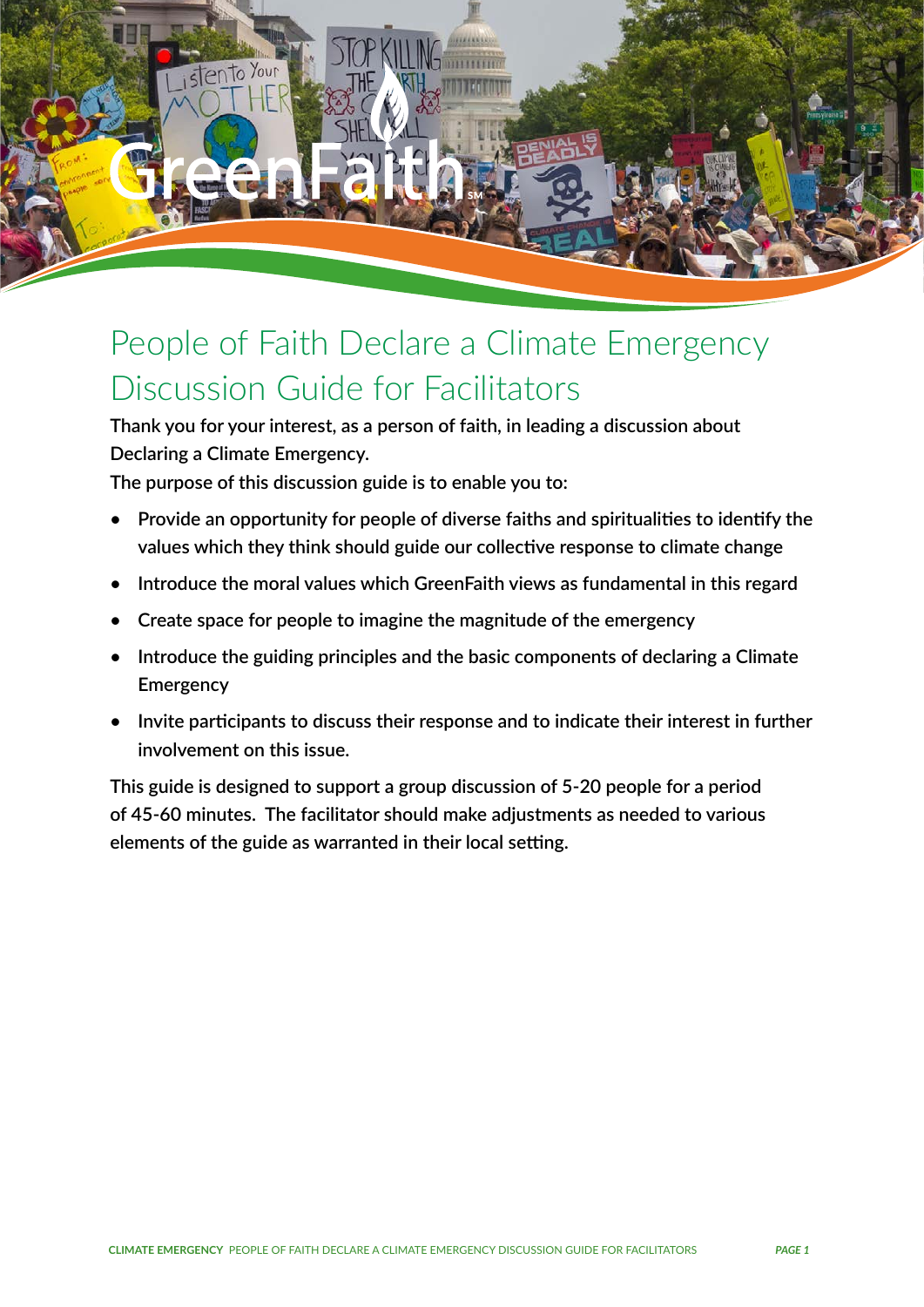

## Welcome (5-10 mins)

**The facilitator should welcome everyone and invite everyone to introduce themselves. During the introductions, each person should say in one sentence why they decided to attend this discussion, and why they care about the issue of climate change.**

### What are our Deepest Values? (10-15 mins)

**The facilitator should say, "As people of faith and spirit, we are guided by abiding, deep values. As we consider what kind of response the climate emergency calls for, we will first reflect on our most cherished values."**

**The facilitator should invite participants to select one text from the handout "Sacred and Inspirational Texts and a Climate Emergency" that is on the GreenFaith website. Each person should read the text of their choice and then share in one sentence why that passage is meaningful to them.**

**Conclude this section by thanking people for their reflections and sharing, and by asking them to keep these values in mind as we move through the rest of the discussion.** 

## How Dangerous is the Climate Emergency? (15 mins)

**The facilitator says, "The following collection of facts represents a partial list of scientific projections of what will happen if urgent, aggressive action is not taken to address climate change. Please read this aloud, with a different person reading each paragraph."**

**Under the 2015 Paris Agreement, every country in the world agreed to keep global temperatures well below 3.6 degrees Fahrenheit (2 degrees Celsius) (with the ambition of limiting temperature rise to 1.5 degrees Celsius). Current national pledges to cut CO2 emissions will push global warming to at least 5.4 degrees Fahrenheit (3 degrees Celsius) by 2100.** *<sup>1</sup>*

**However, the world's countries are not even on course to meet their Paris Agreement commitments. On their current trajectory, scientists found that the mean global temperature rise would likely be more than 8 degrees Fahrenheit by 2100. The latter estimate is catastrophic, and would lead to sea level rise of over 30 feet, potentially putting the homes of 600 million people underwater.** *<sup>2</sup>*

**"Since 1980, the planet has experienced a 50-fold increase in the number of places experiencing dangerous or extreme heat; a bigger increase is to come. The five warmest summers in Europe since 1500 have all occurred since 2002, and soon, ... simply being outdoors that time of year will be unhealthy for much of the globe. Even if we meet the Paris goals of two degrees warming, cities like Karachi and Kolkata will become close to**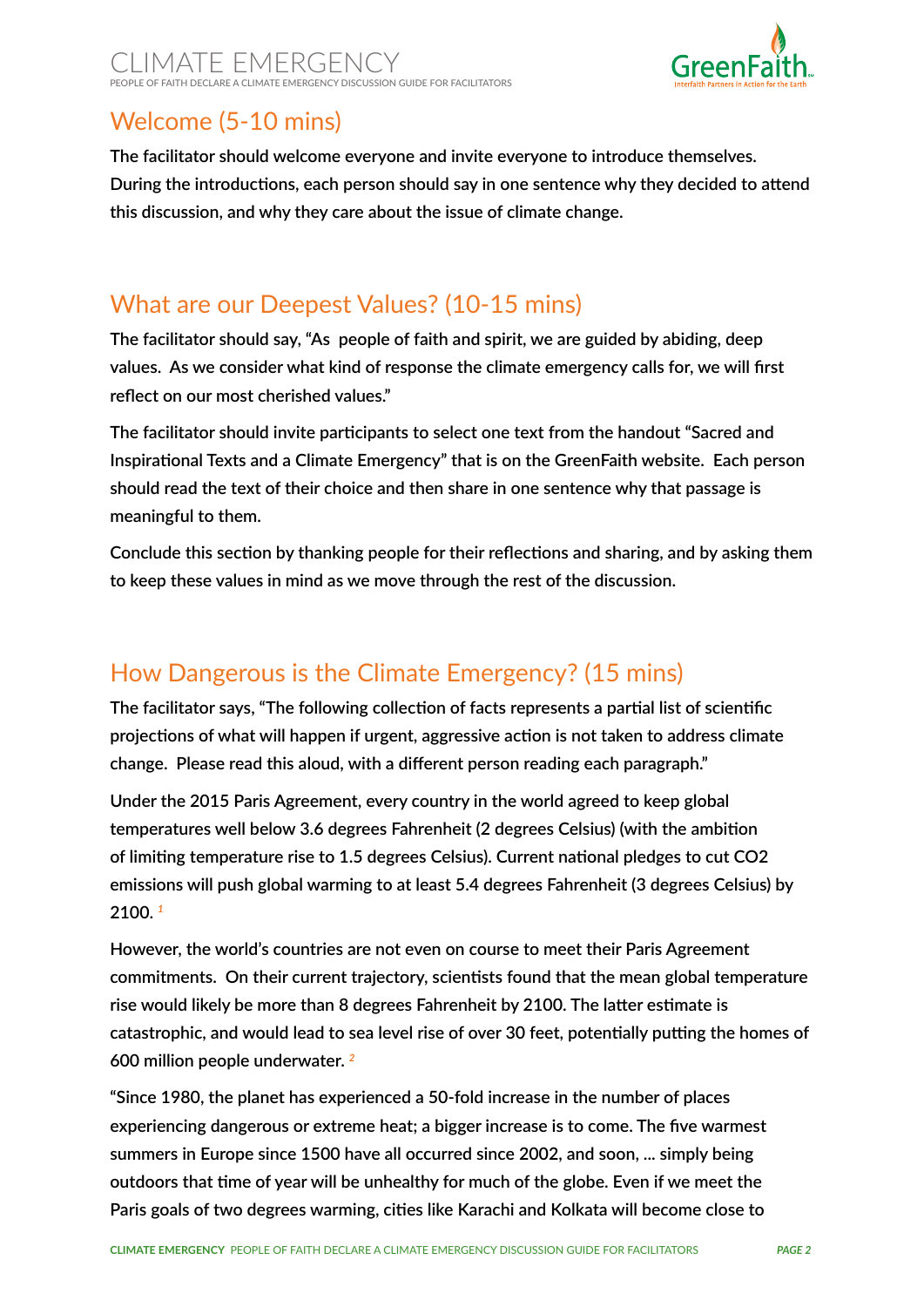

**uninhabitable, annually encountering deadly heat waves like those that crippled them in 2015. At four degrees, the deadly European heat wave of 2003, which killed as many as 2,000 people a day, will be a normal summer."** *<sup>3</sup>*

**"Drought might be an even bigger problem than heat, with some of the world's most arable land turning quickly to desert. ... (P)redictions for later this century are basically unanimous: unprecedented droughts nearly everywhere food is today produced. By 2080, without dramatic reductions in emissions, southern Europe will be in permanent extreme drought, much worse than the American dust bowl ever was. The same will be true in Iraq and Syria and much of the rest of the Middle East; some of the most densely populated parts of Australia, Africa, and South America; and the breadbasket regions of China. None of these places, which today supply much of the world's food, will be reliable sources of any."** *<sup>4</sup>*

**"By 2090, as many as 2 billion people globally will be breathing air above the WHO "safe" level. … Already, more than 10,000 people die each day from the small particles emitted from fossil-fuel burning; each year, 339,000 people die from wildfire smoke, in part because climate change has extended forest-fire season (in the U.S., it's increased by 78 days since 1970). By 2050, according to the U.S. Forest Service, wildfires will be twice as destructive as they are today; in some places, the area burned could grow fivefold."** *<sup>5</sup>*

**The facilitator says: "These facts, collectively, are sending a very clear message: the danger that we face is substantially worse than most people believe, or consider on a daily basis."**

**Then, the facilitator should invite people to sit in silence and reflect on this information for one minute.** 

**Following the minute of silence, the facilitator invites each person in the group to share one word that describes how they feel having reflected on this information.**

**After everyone has shared a feeling, invite each person to share, on a scale of 1-10, the urgency of the situation. 1 is minimal; 10 is deeply urgent.**

**After people have given their numerical urgency estimates, invite each person to say a few words about why they chose the number they chose, and to explain how their number is related to their ethical and religious values.**

#### **Conclude this section by saying**

**"Thank you for having the willingness and courage to face and discuss this difficult issue directly. It is not easy to hear this information, and usually, and understandably, people either tune it out, deny it, or feel hopelessness and despair. As people of faith and spirit, we know that our religious traditions and communities can give us strength to face difficult situations and to do the right thing. In that spirit, we are going to take time now to discuss the kind of response that is needed."**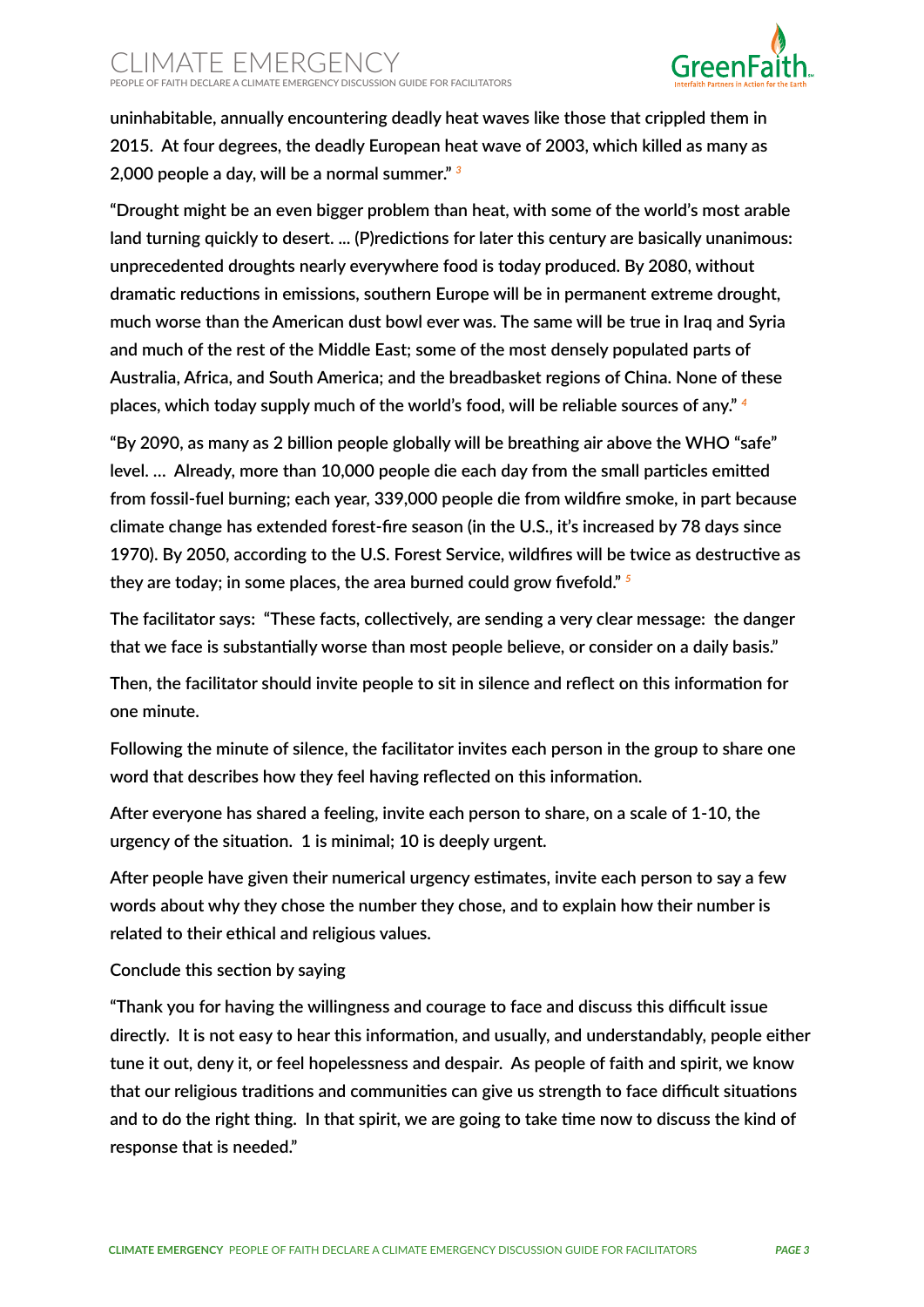

# 4. What response is needed? (20-25 mins)

**The facilitator can start this session by inviting participants to read the following, with each person reading one of the paragraphs below (in quotation marks)**

**"As we've learned, we face an enormous and critical emergency that requires a values-driven, multi-faceted response. In order to address climate change at the scope and speed that is required, strong legislative action is needed."**

**"GreenFaith believes that as people of faith and spirit, the kinds of laws that should guide our response to the climate emergency should address three moral priorities:**

- **• Dramatically reducing greenhouse gas emissions and related pollution;**
- **• Ensuring that the jobs created as part of this massive transition pay fair, family-sustaining wages and do not perpetuate the massive and unjust income inequality that has come to plague many modern economies;**
- **• Investing in the communities of color and poor communities among us that have contributed least to the climate emergency but who are already suffering its worst effects. Our response needs to support the continued emergence of local leadership and power to ensure that the solutions to this crisis work for everyone."**

**"Green infrastructure: On a concrete level, legislation is needed that will build infrastructure to power and support a clean, just economy. We need a renewable energy system, upgraded and renewably-powered transportation systems, and water infrastructure that reduce and eliminate greenhouse gas emissions and the deadly air pollution that kills thousands and sickens millions across the country."**

**"Climate-resilient food and agriculture systems: Factory farms are massive climate polluters; climate-friendly farms can actually reduce overall greenhouse gas emissions. "By turning manure into compost, planting cover crops between harvests, and avoiding tilling, family farms can become sponges for climate pollution."***<sup>6</sup>* **"**

**"Buildings that are energy misers: New building codes would not only create massive reductions in greenhouse gas emissions but would also reduce air pollution while creating skilled trade jobs on a large, national scale. If these and other responses to the climate emergency are implemented urgently and at scale, we can give ourselves a chance at avoiding the worst effects. Without such a response, we face certain disaster."**

**"The values and approach described here represent the heart of a robust, compassionate, and just response to the Climate Emergency. At present, the U.S. Congressional Resolution represents a starting gun for the next stage of the race to save our planet. It's up to all of us to support this initial declaration, and then keep the pressure on government and business leaders to implement real systemic reforms based on that declaration. This is only the beginning."**